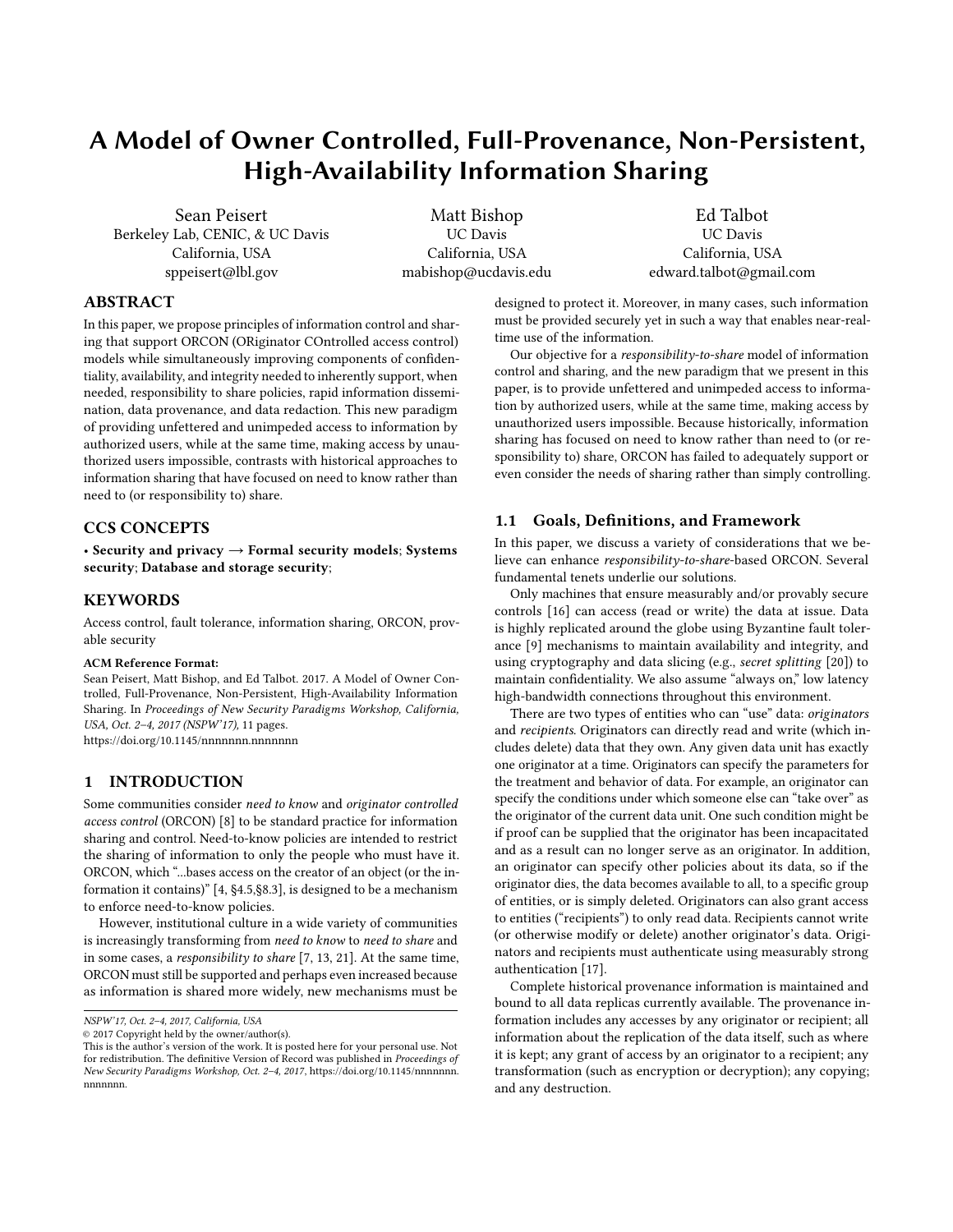The risk of disclosure  $-$  a breach of confidentiality  $-$  is only one consideration. Risks of (lack of) availability and integrity must also be considered, as must cost and performance. In some cases, the risk of disclosure cannot be pre-defined without a detailed understanding of the environment and context for information sharing, as well as an understanding of the requirements for performance and other attributes.

This calculation might also involve a variety of non-technical factors. For example, a digital solution to blocking the sharing of data in a file would prevent someone from mailing the file to another, but it would not prevent someone from taking pictures of the screen using an analog camera, developing the film, and mailing the print to someone. Acquiring large amounts of data this way would require substantially more cost and effort than acquiring small amounts of data because a large file will require many pictures, whereas mailing the file requires simply a set of commands. Rather than explicitly incorporate these factors into our model, the people implementing our model must identify which elements are the most applicable, and incorporate them.

We describe a spectrum of solutions from which one must be chosen based on cost, performance (processing, access time), and schedule. In order to best understand this spectrum, it is necessary to understand what the terms owner and information mean, and the ways in which information controls are needed under a variety of circumstances, such as when the most important threats are from external actors, and when to include internal actors in the threat analysis. As a side note, while in precise terms, we would typically define data as the representation of information, we have not made that distinction in this paper, and use the two words interchangeably.

# 2 EXISTING MODELS OF INFORMATION SHARING

The goals of the information control model that we describe in this paper encompass both the flow and the use of information. A variety of existing policy models have been developed, but those models do not meet our needs. For example, mechanisms that implement discretionary access control (DAC) do not distinguish between the owner of the file containing the data and the originator of the data, and hence are inadequate for addressing the needs of our model. Similarly, multilevel mandatory access control (MAC) models such as Bell-LaPadula [\[2\]](#page-9-9) and Biba [\[3\]](#page-9-10) were designed to model confidentiality and integrity in environments with rigidly defined levels of security and labels. But compartments or environments often have loose, "need to know" levels within levels. As such, these models place a considerable burden on each information sharer to serve as a declassification authority at every step of the process. Moreover, identifying discrete levels may be cumbersome if not impossible due to the "mosaic effect." This also rules out combinations of mechanisms involving multilevel MAC such as Lipner's integrity matrix model [\[10\]](#page-9-11).

The ORCON model [\[8\]](#page-9-0) is closest to meeting our goals. That model usually phrases requirements of sharing to a "need to know" basis. We generalize this. Thus, there may not be a "need to know" in order to share, but rather a "duty" to share. For example, a patient may not need to know which of two medical procedures the physician will

use to treat a condition, but ethically (a non-technical consideration) the patient should be informed. Under traditional ORCON, the patient has no "need to know" because both treatments will achieve the same effect, so far as the patient is concerned. But certainly the physician has a duty to discuss the course of treatment with the patient, which our model could require. Further, we take into consideration the environment in which the sharing is to occur, as described in the next section. So, in some sense, our model expands some aspects of traditional ORCON models, and introduces constraints for other aspects of the model.

We note that the ORCON model does not address risk of "leaks" but is very much a "binary" model of sharing information (users either have access or not). For example, we do not address the issue of data intentionally or accidentally being shared with the "wrong" person. This is in large part because our motivation underlying the model is to help inform the design of future information sharing implementations for extremely security-sensitive systems, and thus build on a system that has an extremely tight focus on access as a design goal. Any aspect of "recovering" from an intentional or accidental leak is beyond the scope of this paper.

Our model is also influenced by the Traducement model of record security [\[22\]](#page-9-12), which focuses on append-only integrity logs, as our approach requires for provenance tracking, but does not contain many of the other elements of our model.

The UCON model [\[14,](#page-9-13) [15\]](#page-9-14), which extends ORCON, unifies access control, trust management, and digital rights management, bears surface level similarities to our approach, but focuses on the control of the rights for use rather than on information flow, as is our focus. UCON also assumes that information is in an encrypted digital container, an assumption not made here.

# 3 INFORMATION CONTROL DEGREES OF FREEDOM

Our model of information control identifies six key questions and considerations for how information can be treated:

Connected vs. Disconnected Access: can a recipient access information while in a "disconnected mode," or is information automatically destroyed, either immediately upon disconnection, or under other prescribed circumstances (e.g., a time duration) if the recipient disconnects from online communication?

Local Storage vs. Pointer Storage: can a recipient store information in their local store or are they limited to viewing a pointer to the information such that the information has no more presence on the recipient's computer than volatile storage in their video memory?

Ciphertext vs. Plaintext: can a recipient access an unencrypted copy of information or can he only access an encrypted copy, for example, processing it using homomorphic encryption? An encrypted file is of little value to an unauthorized user because that user lacks the key required for decryption. Therefore, even though the unauthorized user may be in possession of the information, the ability to access that information continues to be restricted. A user with the encryption key (ostensibly an authorized user) has unrestricted access to the information.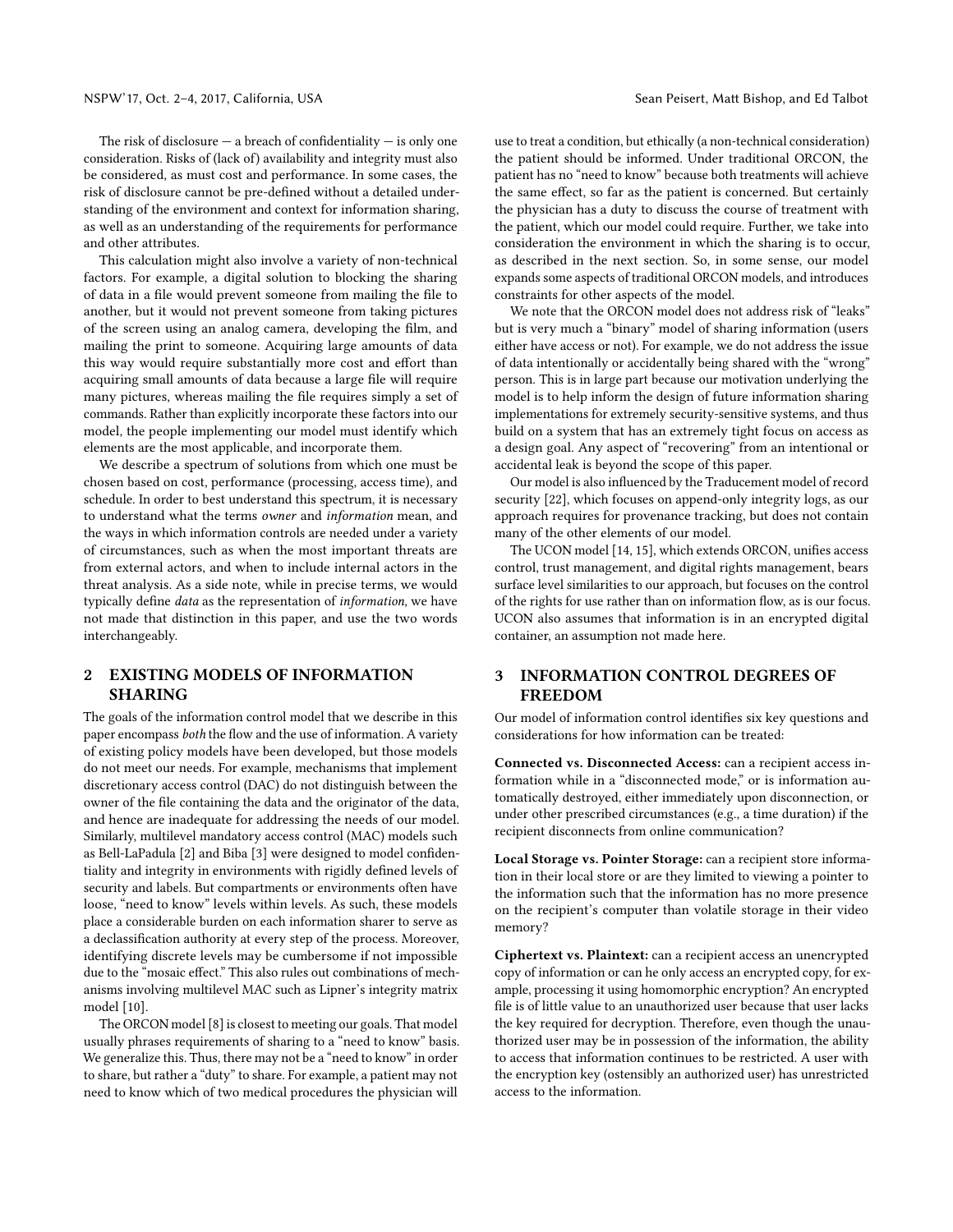Model of Owner Controlled, Full-Provenance, Non-Persistent, High-Availability Info. Sharing NSPW'17, Oct. 2–4, 2017, California, USA

Replicated vs. Isolated Information: how widely is information replicated across diverse systems using diverse and independent paths such that availability and integrity of the information are both improved?

Sliced vs. Unified Information: when a particular set of information is at "rest," is it simply replicated to provide greater availability and integrity (potentially at the cost of confidentiality) or is it also sliced, so that without the ability to recall the individual packets and reassemble them in the proper order, an unauthorized user is incapable of reconstructing the original information.

Physical Controls vs. No Physical Controls: are physical controls in place to protect access to the information, or can the information be accessed from anywhere? Physical access to information can be limited through isolation. For example, gaining unauthorized access to a printed document secured in a vault requires (direct or indirect) physical access to the vault, which may be obtained by compromising the vault or someone who knows the combination to the vault. Similarly, digital information can be secured by placing the digital storage media in a physical vault or on an isolated system or network. Electronic access to digital media stored this way defeats physical protection by bypassing the safeguards provided by the vault.

These conditions all relate to methods of controlling access to information. Techniques may combine these conditions in varying ways and to varying degrees. For example, a submarine at sea requires access to information without network connections. But that environment may possess physical controls that make keeping a local, unencrypted store of information an acceptable risk. In contrast, a public cloud has no physical controls at the granularity of the data (they are at the granularity of the entire cloud), and so to protect information one might use a combination of replication and encryption and/or data slicing.

We now present axioms upon which our model is based.

<span id="page-2-0"></span>Axiom 1. Techniques exist to provide a means for ensuring data integrity and availability of data when that data is replicated at multiple locations.

This axiom does not prescribe a method of ensuring this; it simply assumes such methods exist. An example of this is Byzantine fault tolerance (BFT). If the assumptions underlying BFT are met, then the axiom holds. If not, some other algorithm or method must be used, or the axiom will not hold in that environment.

#### <span id="page-2-3"></span>Axiom 2. Replicating the same copy of data in more places means there are more places that an attacker can corrupt that data.

This axiom is the complement of Axiom [1.](#page-2-0) It states that if data is replicated in *n* places rather than  $n + 1$  places, there is one less place for the attacker to violate the integrity of the data. It does not say that, in doing so, the attacker will corrupt all accesses to the data. Indeed, if the assumptions underlying BFT are met, then corrupting fewer than  $n/3$  copies will not affect the integrity of the data that recipients see.

Axiom 3. "Disconnected access" requires that a copy of the data be stored locally. Further, disconnected access and "pointer storage" are mutually exclusive.

For our model, information is either local or remote. It is never both. Therefore, storing a reference to data (the "pointer") means that the data cannot be accessed locally; it must be accessed through the pointer. Note that pointer storage may enable the recipient to access a copy of the data stored on the local host, but if so then the recipient must make all accesses to that data using the pointer. She cannot access the data in any other way. The same is true for originators, of course.

<span id="page-2-2"></span>Axiom 4. Reading encrypted data of size n and key of size k units requires 2 accesses, costing  $(n + k)a$ , where a is the cost of accessing one unit.

<span id="page-2-1"></span>Axiom 5. Reading data that has been split into s slices each of size d units requires at least s accesses, costing sda, where a is the cost of accessing one unit.

These two axioms flow from the definitions of encryption and data slicing. Axiom [5](#page-2-1) sets a lower bound, whereas Axiom [4](#page-2-2) is a constant. Both axioms assume the cost of making an access, regardless of the amount of data sent or retrieved, is a. Also, the axioms deal only with fetching the data once. Modifying the data would, in most cases, require two accesses, one to view the data, and one to send the modifications.

It is important to note that, even though each slice is of size  $d$ , the assembled file is no larger than  $sd$ , because  $d$  will include meta-information describing (at least) the position of the slice in the data.

We now state four propositions.

PROPOSITION 1. "Encrypted access" and "data slicing" protect confidentiality by requiring multiple accesses to read the data.

PROOF. From Axiom [4,](#page-2-2) viewing encrypted data requires at least 2 accesses. From Axiom [5,](#page-2-1) viewing data that has been sliced requires at least s accesses, where s is the number of slices.. If  $s = 1$ , then the data has not been sliced, so  $s \geq 2$ . Therefore, both require multiple  $accesses.$ 

PROPOSITION 2. All other considerations being equal, encrypted data costs less to access when the size of the encryption key is less than the difference of the sliced data and the encrypted file.

PROOF. By Axiom [4,](#page-2-2) the cost of accessing encrypted data is  $(n +$  $k$ )a; by Axiom [5,](#page-2-1) the cost of accessing sliced data is sda. Therefore, when  $(n + k)a < dsa$ ,  $k < ds - n$ , proving the claim.

PROPOSITION 3. Both encrypted access and data slicing raise the cost of accessing the data.

PROOF. Fetching a cryptographic key requires an access beyond retrieving the file, and fetching the slices require multiple accesses. The proposition follows immediately.  $□$ 

<span id="page-2-4"></span>PROPOSITION 4. "Byzantine state replication" and "data slicing" counter each other  $-$  more replication enhances availability and integrity while reducing confidentiality, and more slicing enhances confidentiality while reducing availability and integrity [\[16,](#page-9-5) §3.2].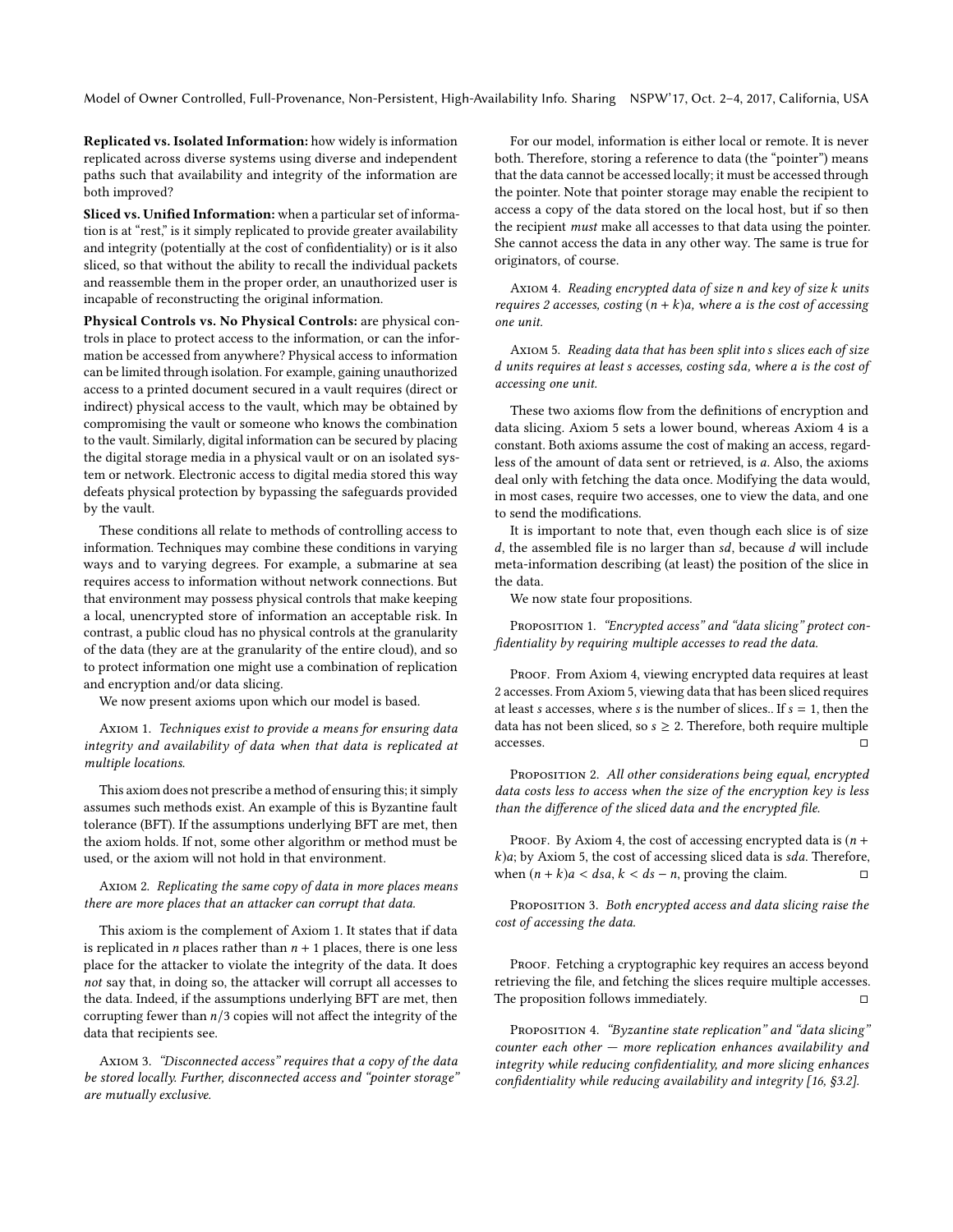PROOF. Consider Axioms [1](#page-2-0) and [2.](#page-2-3) Let  $f$  be the number of faults to be tolerated. Let  $n$  be the number of replicas. Let  $r$  be the number of required slices (data dependent). Let a be the number of actual slices and s the number of actual state replicas. Thus, one data disclosure security metric DD with respect to machine replication is:

$$
DD = \frac{n}{3f + 1} \times \frac{a}{r}
$$

Thus for each replica not "sliced," the system becomes less secure with regard to confidentiality, and for each additional slice, the machine becomes more secure with regard to confidentiality. By increasing both, then security with respect to all three primary goals can be increased without compromise. □

Using these propositions, we can explore a variety of ways to share information, including via combinations of encrypted access, data sharing, and Byzantine state replication. There is a partiallyordered spectrum of risk of disclosure associated with different degrees of "reads" that might be performed by a recipient that might be chosen based on need and tolerance for cost.

The lowest risk of disclosure is for a recipient to never even have a local copy of the data themselves but instead to use homomorphic encryption [\[6\]](#page-9-15) (or some form of "simulated" homomorphic encryption [\[18\]](#page-9-16)) to query remotely-stored encrypted copies of the data. Note that this data would be only accessible while the recipient is online and connected. If the recipient loses connectivity, the data would be instantly destroyed (e.g., using Vanish [\[5\]](#page-9-17)). So this scheme prioritizes confidentiality above all else.

The highest risk of disclosure is for a recipient to be able to directly access an unencrypted, local copy of the data. For example, the data might be stored in video memory on the recipient's machine. In this case, the data should possess some set of conditions that would cause it to be destroyed (e.g., if a period of time is exceeded). Even in this case, if the recipient ever goes online after possessing a local copy, provenance information about which actions were (automatically) taken while the system was disconnected would be recorded along with a description of the "lost time story."

In between these two extremes are several methods for which the risk of lack of confidentiality and availability cannot be predefined without knowing more details about the context of use and/or storage—for example, the balance between encrypted access and data slicing, as described in Proposition 1, the counter-effects against each other of Byzantine state replication and data slicing as described in Proposition 4, and the costs of encrypted data and data slicing, under a variety of circumstances, as described in Propositions 2 and 3. One option is that a recipient has a local copy of the data but that data is encrypted and is never decrypted. That data is processed/analyzed by the recipient using homomorphic encryption. A second option is that a recipient does not have a local copy of the data but instead is able to query the remote data using homomorphic encryption.

The tradeoffs for these two options are the balance in risk of having a local, encrypted copy and accessing a remote, but unencrypted copy. The consideration of which poses more risk depends on how vulnerable the encrypted data is to decryption.Whenever the user actually possesses copies of the data, risk can be reduced

by only providing the portion of the data required by the user and authorized by the originator. For example, a requester may require data from an originator for a formula in a specific cell of a table. The originator may grant access to only that piece of data. There is also a temporal aspect to access; the originator may also permit automatic updating of that data so any changes are reflected in the recipients table.

Risk also depends on purpose. Suppose Alice is the originator of Data Set A and Bob is an originator of Data Set B and the recipient of Data Set A. Suppose Bob requires a direct comparison of Data Set  $B$  to Data Set  $A$ . If Data Set  $B$  is of higher value, then then the lesser risk might be for Bob to compare the data sets locally on Bob's own machine using homomorphic encryption techniques. On the other hand, if Data Set A is of higher value, then the lesser risk might be for Bob to send his own Data Set B to Alice, who would usehomomorphic encryption on Alice's machine to perform the direct analysis.

This is close to a "transitivity property of information risk" (like the transitive property of equality) where the highest value data set determines the risk level (and therefore classification) of the overall data set. It does not, however, speak to the case where combining data sets of low value creates a high value data set simply through the association of the two data sets. This latter case is sometimes called the "mosaic effect."

However, as we have discussed, confidentiality is not the only metric for ORCON. Availability—the ability to obtain unfettered access under the proper conditions—must also be considered. For these reasons, we also pose the following goals to address the balance between confidentiality and availability, such as might arise when considering data slicing vs. Byzantine state replication in Proposition 3, but do so within an ORCON framework.

GOAL 1. Availability and integrity must be balanced with confidentiality, based on the particular scenario, as the properties can work against each other.<sup>[1](#page-3-0)</sup> To maintain and maximize all three properties, additional resources must be expended.

GOAL 2. Data should be associated with a provenance of all events occurring with that data, including viewing, modifying, replicating, computing, and redacting.

GOAL 3. Data should be accessed only when the system accessing the data is connected to the network.

GOAL 4. Data should be stored locally only temporarily and when in immediate use.

We next state the transition rules for the model. For convenience, we list a set of preconditions for the rule.

PRECONDITION 1. Data is replicated widely in at least  $3f + 1$ places, where f is the maximum number of replica failures that the system can tolerate before the entire system fails.

PRECONDITION 2. Each data replica contains a provenance list identifying all authors who created or modified the data, the time of each modification, and the change made.

<span id="page-3-0"></span><sup>&</sup>lt;sup>1</sup>As indicated by Proposition [3,](#page-2-4) techniques to achieve availability and integrity and techniques to achieve confidentiality can counter each other.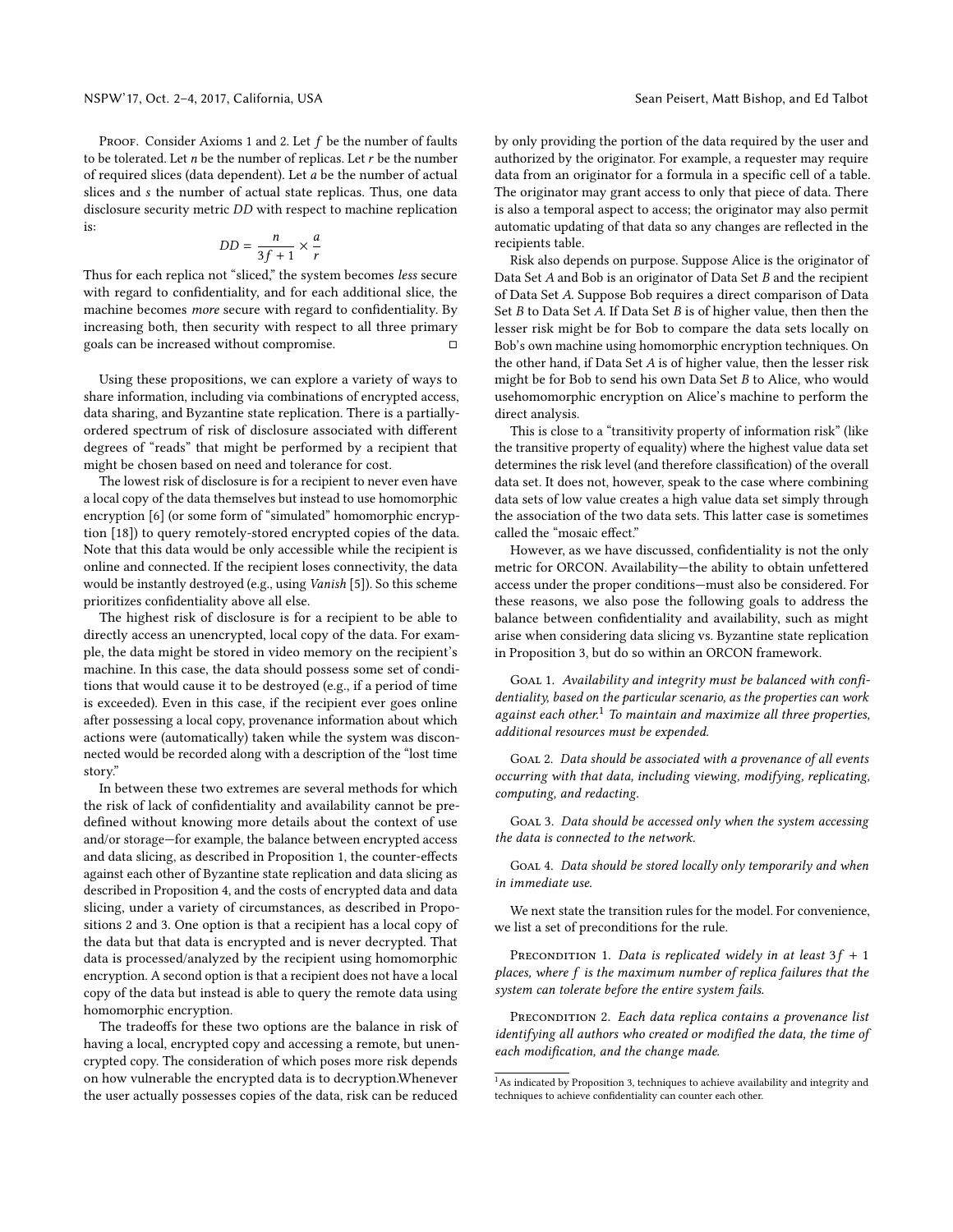PRECONDITION 3. Each data replica contains a provenance list identifying all viewers who viewed or (temporarily) copied the data and the time of viewing.

PRECONDITION 4. Locally stored data is always encrypted, sliced, or protected with physical security.

**Creation Rule.** When a user  $u$  creates data  $d$ , the data is stamped with its provenance information, which includes the creator u's identifier, no viewers as it has not been viewed, and is replicated on  $3f + 1$  other machines. Data is always synchronized between connected replicas in real-time and data is synchronized with disconnected replicas when reconnection occurs. The data on those machines are protected using encryption or physical security measures or (if the data is sufficiently broken up) through data slicing.

Alteration Rule. When a user  $u$  alters or redacts data  $d$ , the appropriate provenance information, which includes the user identifier  $u$  and change  $c$ , are appended to the data's existing provenance list. This is replicated on  $3f + 1$  other machines. Data is always synchronized between connected replicas in real-time and data is synchronized with disconnected replicas when reconnection occurs. The data on those machines are protected using encryption and/or physical security measures and/or (if the data is sufficiently broken up) through data slicing.

**Computation Rule.** When a user  $u$  performs a computation on data d, the data is first transferred to the machine(s) needed for the computation and stored as in the Creation Rule or the Alteration Rule using homomorphic encryption  $[6, 19],^2$  $[6, 19],^2$  $[6, 19],^2$  $[6, 19],^2$  $[6, 19],^2$ , secure multi-party computation [\[24\]](#page-9-19), physical security measures, or (if the data is sufficiently broken up) through data slicing. Additionally, the act of obtaining and performing computation on the data, as well as other appropriate information such as the access time, is appended to the existing provenance list.

Connected Access Rule. A user u may access data d without physical access and physical security controls put in place to the system accessing the data only while connected to the network. The data d is accessed through "information pointers" and temporarily stored only in the local VRAM of  $u$ 's machine.

Using a technique similar to capabilities in operating systems makes control of the data simpler. If the information pointer points directly to the information, then that information cannot be redacted in some documents and present in others. To enable this, rather than pointing directly to the information, the information pointer points to a second pointer in a repository under the control of the author(s) of the information. Then, to replace or delete the information, the second pointer is changed to point to the new information or a null area.

Disconnected Access Rule. If a user u wants "disconnected access" to data d then such access is only allowed when physical security is provided and the data contains a destruction "time bomb." Disconnected access to data d requires making the disconnected replica a full copy of data d. Additionally, the act of obtaining the

data as well as individual viewings of the data, a unique user identifier, access time, and other appropriate information are appended to the existing provenance list. The data and provenance information is synchronized upon reconnection or destroyed after a pre-determined period of time.

Disconnected operation is sometimes a requirement: performance and access time for a submarine demand the ability to access data while offline. Disconnected access favors physical security in part because it rules out slicing and in part because an encryption key cannot be remotely transmitted to decrypt the information. But under the right circumstances, such as being on a submarine, physical security is sufficient to remove the burden of encryption and slicing.

These rules lead to three modes of accessing information.

- (1) In the mode of connected access for viewing, data is replicated widely, the person accessing the data is always connected, and the data is accessed in such a way that it is stored only in the VRAM of that person's machine.
- (2) In the mode of connected access for processing, the data is processed on a system in such a way that it is processed entirely in memory, or if it is stored on the system, it is stored using fully homomorphic encryption, stored using physical protection, or stored heavily distributed and sliced.
- (3) In the mode of disconnected access, the person accessing the data is disconnected, so physical security coupled with measurably strong authentication and possible multi-person access rules provide the basis for securing the data. The data is still replicated and replicas re-sync whenever the connection is re-established. Further, the data in any single replica remaining disconnected longer than a pre-specified time  $t$ will be automatically destroyed and become unaccessible.

We note that if a system initially satisfies all four preconditions, then the system satisfies all four preconditions after any sequence of applications of the five rules. A proof for this is given in the Appendix. If one defines a system meeting all five rules as "secure," this theorem is analogous to the Basic Security Theorem of the Bell-LaPadula Model [\[2\]](#page-9-9), in that it states systems beginning in a "secure" state and using these transition rules will always remain in a "secure" state.

A state flow diagram of this model, demonstrating the application of these rules, is shown in Figure [1.](#page-5-0)

# 4 INFORMATION OWNERSHIP

A major challenge in information sharing is determining the owner of the information. Moreover, it can also be challenging to even define information. Typically, even small documents consist of input from multiple authors. There may be an "author of record" who is responsible for releasing a document, but many of the phrases and characters in the document may have come from others. Traditionally, this issue has been solved using embedded references throughout the document but, even then, the ownership of such references is disputable; does the referenced text belongs to the original author or does it belong to the author making the reference? If an originator writes down information, it is true that only the originator can modify that information? What if one originator

<span id="page-4-0"></span> $^2\!$  We note that in referring to homomorphic encryption, we assume no information leakage, but as with most cryptographic systems, this is not typically completely correct. Therefore, this would have to be addressed.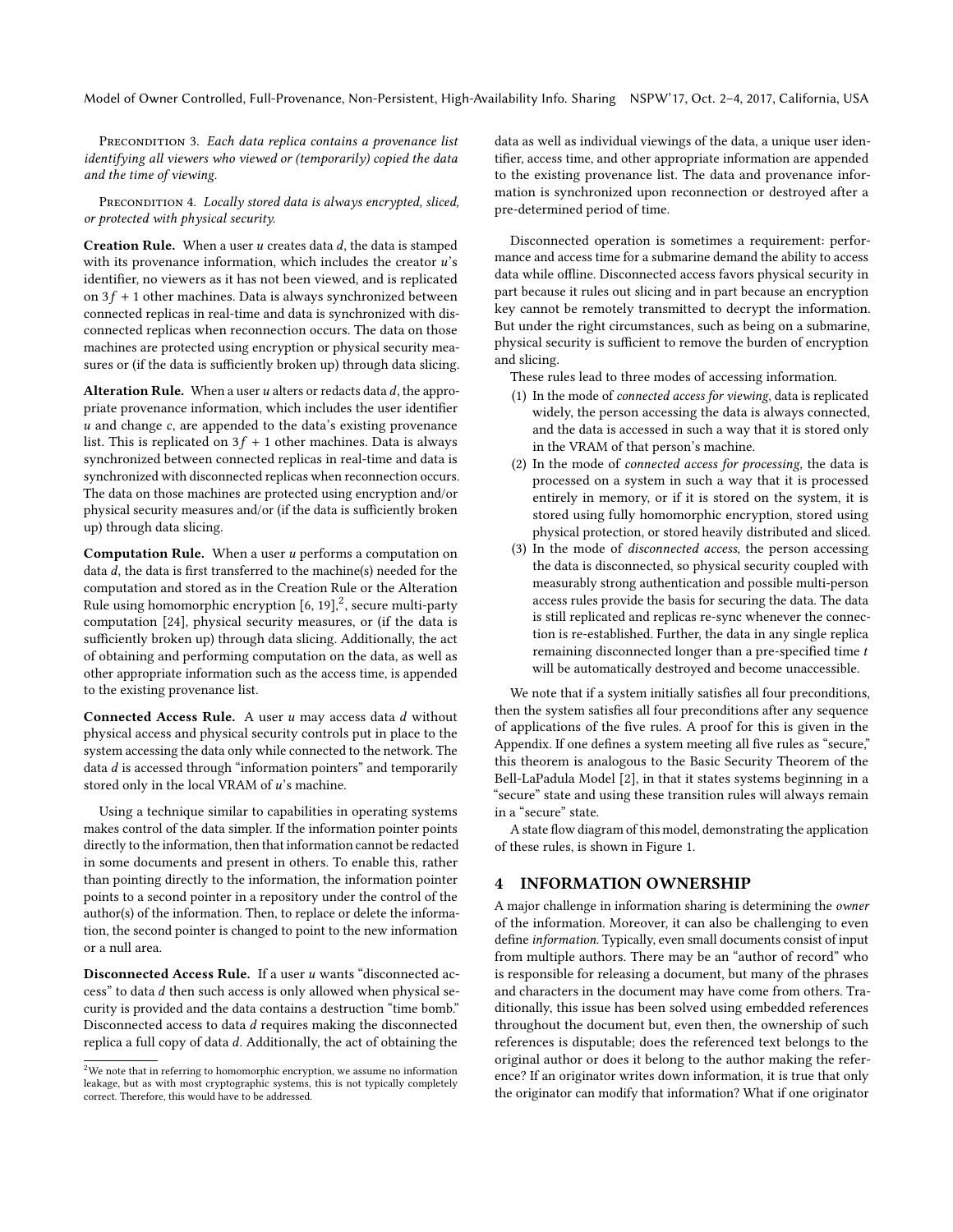<span id="page-5-0"></span>NSPW'17, Oct. 2-4, 2017, California, USA Sean Peisert, Matt Bishop, and Ed Talbot



Figure 1: State flow diagram of the model.

changes the information in that document? How does the information provided by the other change, since context has now changed? The issue comes up in many cases, in terms of provenance, version control, and redaction, and as such, the complexity of the issue must be captured somehow.

This challenge is exacerbated by the fact that new information may emerge that modifies the conclusions recorded in the original reference. Typically, the original author has no way to redact these conclusions and, therefore, erroneous information is promulgated. This need for the ability to redact and/or modify information as necessary is especially critical in highly dynamic situations (e.g., national security) where information shared even a few hours ago may be completely outdated by recent events.

Clearly, the "published and archived file" paradigm of information sharing is inadequate to meet the needs of modern information environments.

Define "author" as "one who makes, or has made, changes to a document." We define two ownership cases for information: atomic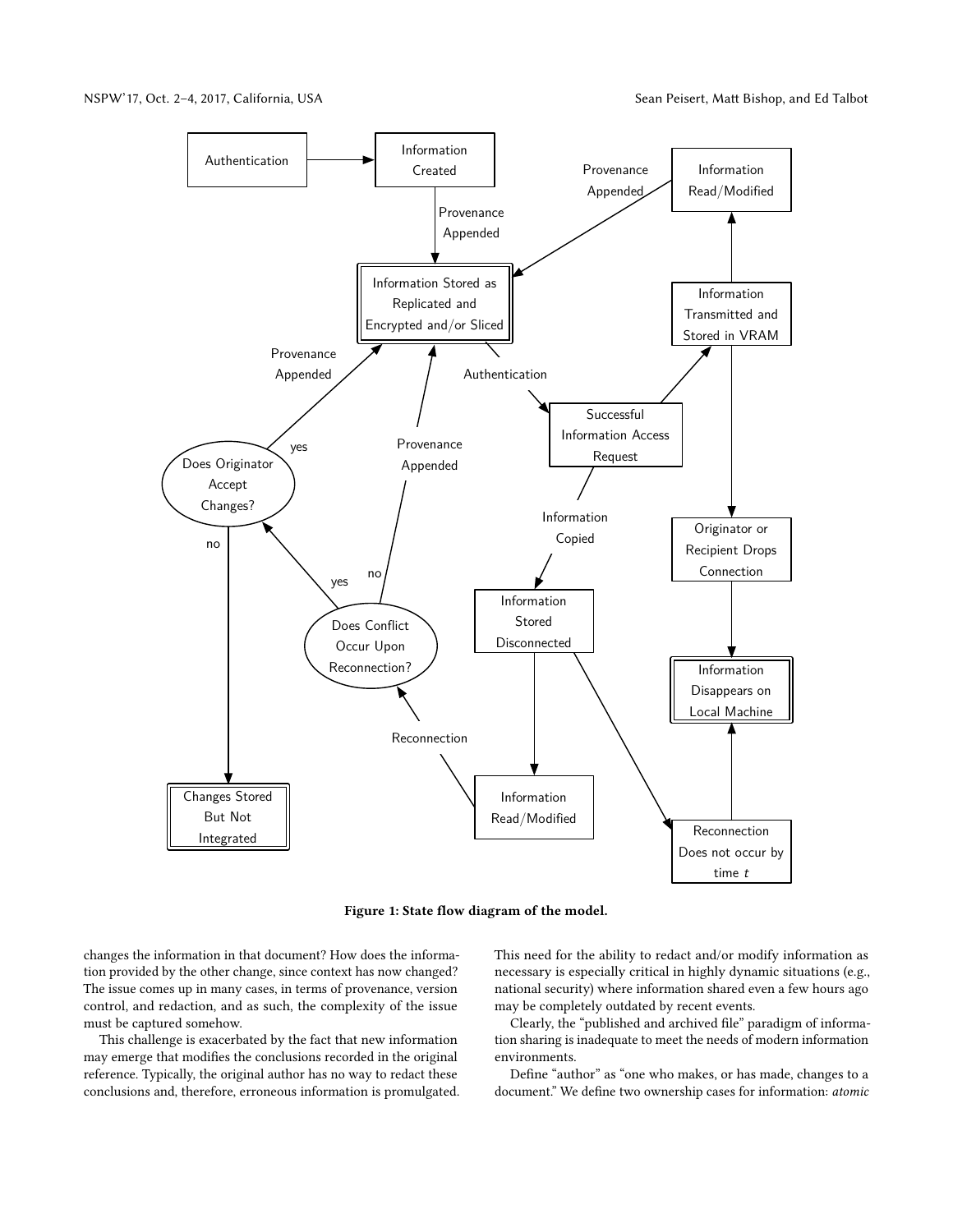and mosaic. In atomic ownership, any change to a document must be approved by all authors because the fundamental meaning of the document has been changed and so any other sections not changed need to take the changes into account or reject them. In mosaic ownership, changes need not be approved by all authors.

Consider an example where mosaic ownership could be perilous. A prince asked the Delphi oracle whether he should join a military campaign. The oracle replied:

#### Ibis redibis nunquam per bella peribis

After receiving the response, the prince interpreted the phrase with commas:

#### Ibis, redibis, nunquam per bella peribis.

which translates as "you will go, you will return, never in war will you perish" However, if the prince moved the comma before "nunquam" to after that word, it has exactly the opposite meaning:

#### Ibis, redibis nunquam, per bella peribis.

translates as "you will go, you will never return, in war you will perish". So the meaning depends on where that particular comma is placed [\[1\]](#page-9-20). Were atomic ownership used, both the oracle and the prince would have had to agree to the alteration. But in mosaic ownership, the prince could put the comma wherever he wished. As another example:

"Two different redactors, working with the exact same guides, can come up with very different interpretations. . . .if two redactors identify the same fact as being classified, how much of the surrounding context do they also snip out with it? Even a stray preposition can give away information  $\dots$  [An example of] differently redacted documents came to me through two Freedom of Information Act requests to the same agency at about the same time. . . . two different people . . .looked at this document . . .In one, the top excerpt is deemed declassified and the bottom classified. In the other, the reverse. Put them together, and you have it all." [\[23\]](#page-9-21)

These two examples show that any solution to the problem of determining the ownership of the document needs to support information ownership at both the atomic and mosaic levels. Moreover, depending on the type of information, mosaic ownership may need to be supported at the the levels of keystrokes, punctuation, letters, words, sentences, paragraphs, source code in a program, cells in a spreadsheet, pixels in a graphic image, and more, across a hierarchy of information representation and the systems that represent that information [\[16\]](#page-9-5).

The underlying problem that this captures is provenance and, in particular, version control. In the redaction example above, good provenance and version control would have provided enough information for the redactor in one agency going back to the original author(s), and their intentions and context would inform all documents derived from the original. Absent that, multiple conflicting copies are inevitable.

In our framework, each individual piece of information created by an individual is owned in perpetuity by that individual. The pieces of information can be aggregated into larger collections of information but even in this aggregated form, the authors and modifiers of each piece of information can be identified. Information and information collections can be shared through the use of pointers. These pointers refer back to the original information but, under mosaic ownership, the recipients cannot alter the original information — they can only include it. Therefore, in a mosaic ownership situation, the originator continues to have the ability to redact, augment, or modify the information at will.

Each time an author shares a piece of information, the recipient's provenance information is added to the information's provenance list. In this way, a "linked list" for each shared piece of information is developed that enables the recipient to read an aggregated document and determine who authored each piece of information. A document or file prepared in this way does not consist of actual text characters. The document is a collection of (possibly nested) links, each pointing to information stored in a multitude of authors' repositories. Viewing a document consists of following these links back to the repositories and retrieving the individual pieces of data.

As we have discussed, every piece of information that is to be saved in this manner is put into non-volatile, write once, read many, enduring storage. This author repository can be considered a lifetime log of all of the information additions, deletions, changes, and shares made by the authors. Each of these piece of information is individually provenanced and addressed to enable recipients to reference it. To make changes, the author redirects links from earlier versions of the information to the newly developed information in the author repository. To redact information, the author points the links for this information to null.

# 5 DISCUSSION OF TRADEOFFS

Since a retrieved "document" is assembled for viewing from multiple author repositories for the reader, no enduring local storage of the actual document by the recipient is necessary, and indeed in most cases not storing it locally is ideal. Only a link to the assembled document would be needed. In fact, enduring local storage of an assembled document is antithetical to our paradigm because a locally stored copy of the document would not allow the authors to redact, augment, or modify their contributions.

Authors are responsible for identifying the security level of their information updates. Conceivably, the security level of a collection of information changes as new pieces of information are aggregated into the document. For a "textual" document, as keystrokes are aggregated into phrases, phrases into sentences, and sentences into documents, security will need to be considered at each step. For a document composed of imagery, audio, or video, the appropriate unit of "atomic" data granularity (e.g., a frame of video?) must be considered separately. In all cases, this "mosaic effect" will be managed by the author during the creation of the original document and by the recipients as information is aggregated from multiple authors.

Performance is something not addressed in this document, but largely assumed to be acceptable within the goals of the model, in part because our vision for this approach is envisioned to have overcome current limitations. That said, there are unquestionably performance limitations, such as those imposed by the laws of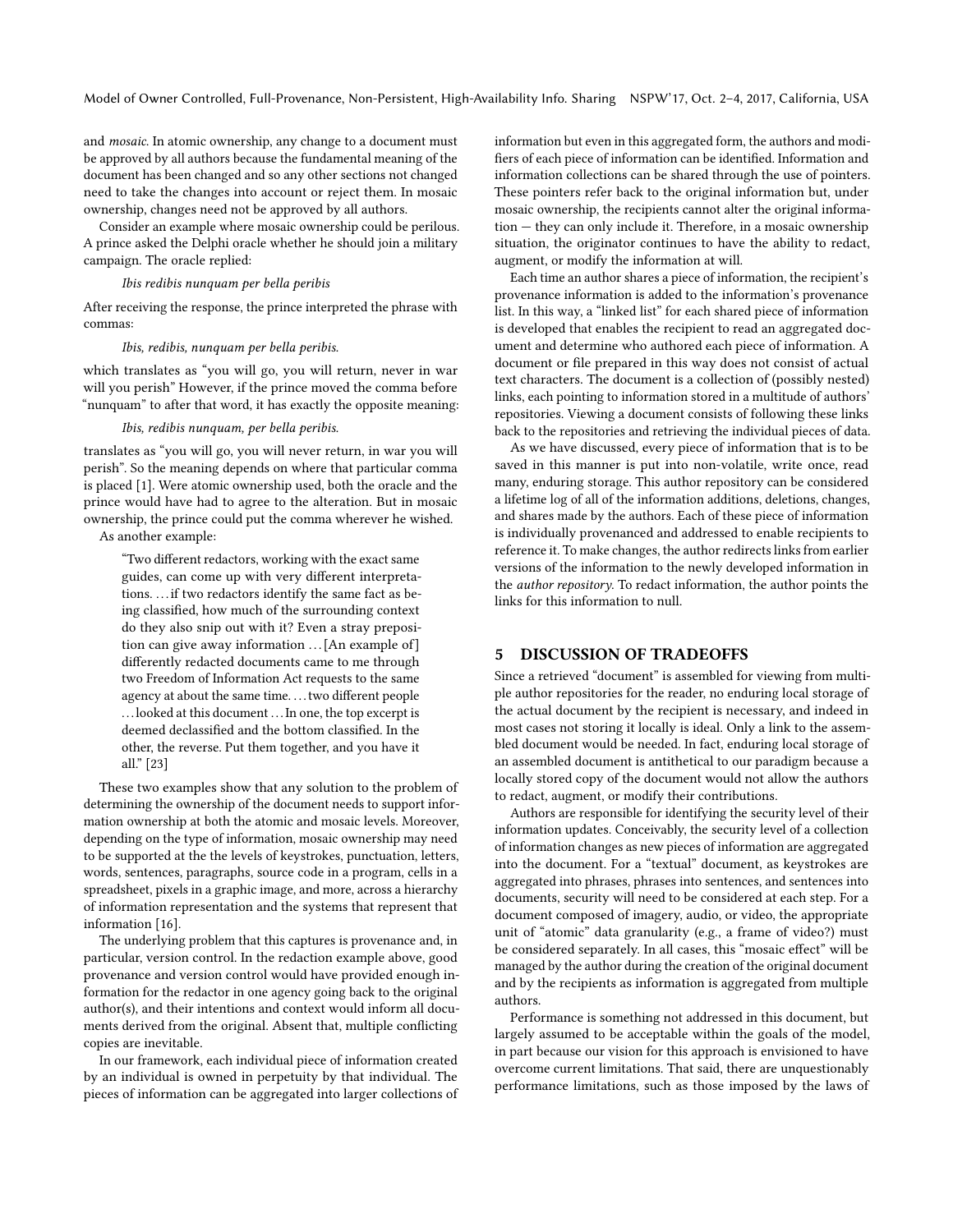physics, such as the speed of light limiting access times on distributed networks. These limitations on latency, and potentially also throughput, are inherent, and cannot be circumvented based on our current understanding of physics.

## 6 EXAMPLE APPLICATION OF THE MODEL

Suppose Alice wishes to create a Very Important Piece of Information,  $V$ , and save that information in a computer system. The requirements for V are that it needs to support very high degrees of confidentiality, integrity, and availability of the information equally. Alice, whom we call an originator, creates V by sitting at her highly secure terminal [\[16\]](#page-9-5) and authenticating using techniques that provide an appropriate measure of confidence that Alice is who she claims to be [\[17\]](#page-9-8). Alice then begins typing  $V$ .

Beginning at the the very first keystroke, and continuing with each subsequent keystroke, the following happens:

- (1)  $V$ , along with the authentication information identifying Alice, the action that Alice has taken with regard to the information, and the timestamp of the action are all digitally signed and encrypted. The latter forms the first entry in the provenance list;
- (2) The ciphertext  $C(V)$  is split into 4 slices,  $S_i(C(V))$ ,  $i = 1, \ldots, 4$ ; and
- (3) Four replicas of each slice  $S_{i,1}(C(V)), \ldots, S_{1,4}(C(V))$  are sent to 10 machines each, resulting in a total of 40 locations for the 10 replicas of each of the 4 slices of  $C(V)$ .

With each subsequent action, the information is also appended to each replica. Each of these replicas both stores the information in encrypted form and has physical security to guard the machines. Alice's machine itself stores none of this information — on her machine, it is present only in VRAM, for example a dumb terminal. Alice's system must support encryption, splitting, provenance, and authentication locally to enable end-to-end verifiability of the original information.

Suppose Alice wishes to share V with a number of colleagues. Alice decides the rules by which these people must authenticate themselves to obtain access to V . So, if Alice's colleagues are Bob and Carol and Dave, she shares this information by enabling access for them. They all then connect to the information by pointing their "dumb" terminals to one replica of each of the four slices.

Bob and Carol can view this information only while they are connected. But Dave is an astronaut on a mission to Mars with Erin and Frank, and communications with Mission Control are often interrupted by solar activity. He needs access to the information throughout his trip, even during those disruptions. In Dave's case, therefore, the information must be stored locally on Dave's spacecraft. On that spacecraft, Dave can authenticate himself only with the multi-party concurrence of Erin and Frank. All recipients have significant performance requirements for their access, particularly Dave who needs to receive telemetry information from Earth about potentially harmful space debris.

If Bob, Carol, and Dave simply read the document, then they are recipients. However, if Alice agrees, Bob, Carol, and Dave can also be authors by contributing to the document. As with Alice's actions, any action they take with regard to  $V$  is appended to the provenance ofV . But Dave's actions are stored until he re-connects to the

system. To prevent race conditions, in addition to the usual techniques for simultaneous access, Dave's situation requires that any conflicts arising from his changes be flagged for the corresponding originator to accept or reject.

Suppose that Carol's role is to perform computational analysis on V in combination with her own Very Important data that she created herself,  $V_C = V_1^C V_2^C V_3^C$  $V_C = V_1^C V_2^C V_3^C$  $V_C = V_1^C V_2^C V_3^C$ .<sup>3</sup> As with *V*,  $V_C$  is also encrypted, sliced, and replicated. It is combined with V to produce  $V' = VV_C$ . But Carol later wishes to redact  $V_2^C$ . She locates the pointer that points to  $V_2^C$  and changes it to point to a null area. Now, anyone seeing  $V'$  will see  $V' = V V_1^C V_3^C$ , and the data and replicas need not be updated.  $\Box$ 

A state flow diagram of this example, demonstrating the application of these rules, is shown in Figure [2.](#page-8-0)

### 7 CONCLUSIONS

We have presented principles of information sharing and control that support traditional ORCON policies in a need to share or responsibility to share world. Our principles increase confidence in confidentiality through cryptography, data slicing, homomorphic encryption, and/or operations only in "connected" modes of operation. At the same time, we embed these principles in the context of fault tolerance mechanisms that equally provide data integrity and availability to support near-real-time requirements.

It is enlightening to consider how this model would function without the design decisions that we prescribe. For example, suppose that the timestamp of the original action were not digitally signed — in that case, neither origin nor authenticity could not be established at all. Alternatively, if the model did not split the data, should the confidentiality of even a single replica be compromised, the entire dataset would be compromised. And if the model did not replicate the slices, should a single system be lost the availability and integrity (but not necessarily the confidentiality) to access and/or recover the data would be lost. Of course, the union of the last two consideration suggests that if both splitting and replication were not used, the system could fail in any of the three primary ways confidentiality, integrity, or availability – with the compromise or loss of a single component system.

Another interesting approach is to examine the information flow properties of this model in information theoretic terms. This would allow us to provide alternate definitions of the properties, and perhaps others of interest to specific environments. From these, we could reason about constraints on access and, more generally, information flow.

While we address practical aspects of the model, there are also a number of elements that we do not cover in this paper, including implementation details such as the tools that could be used to build the system, the user interface, and what access controls might look like.

There are aspects to both ORCON and also our model that are notionally very similar to what is commonly described as digital rights management (DRM). DRM has probably historically been seen by the general public most frequently as a technique used by the owners or distributors of copyrighted, creative works, such as music and movies, for identifying and preventing theft of that

<span id="page-7-0"></span><sup>&</sup>lt;sup>3</sup>Note that secure multi-party computation might be used for this.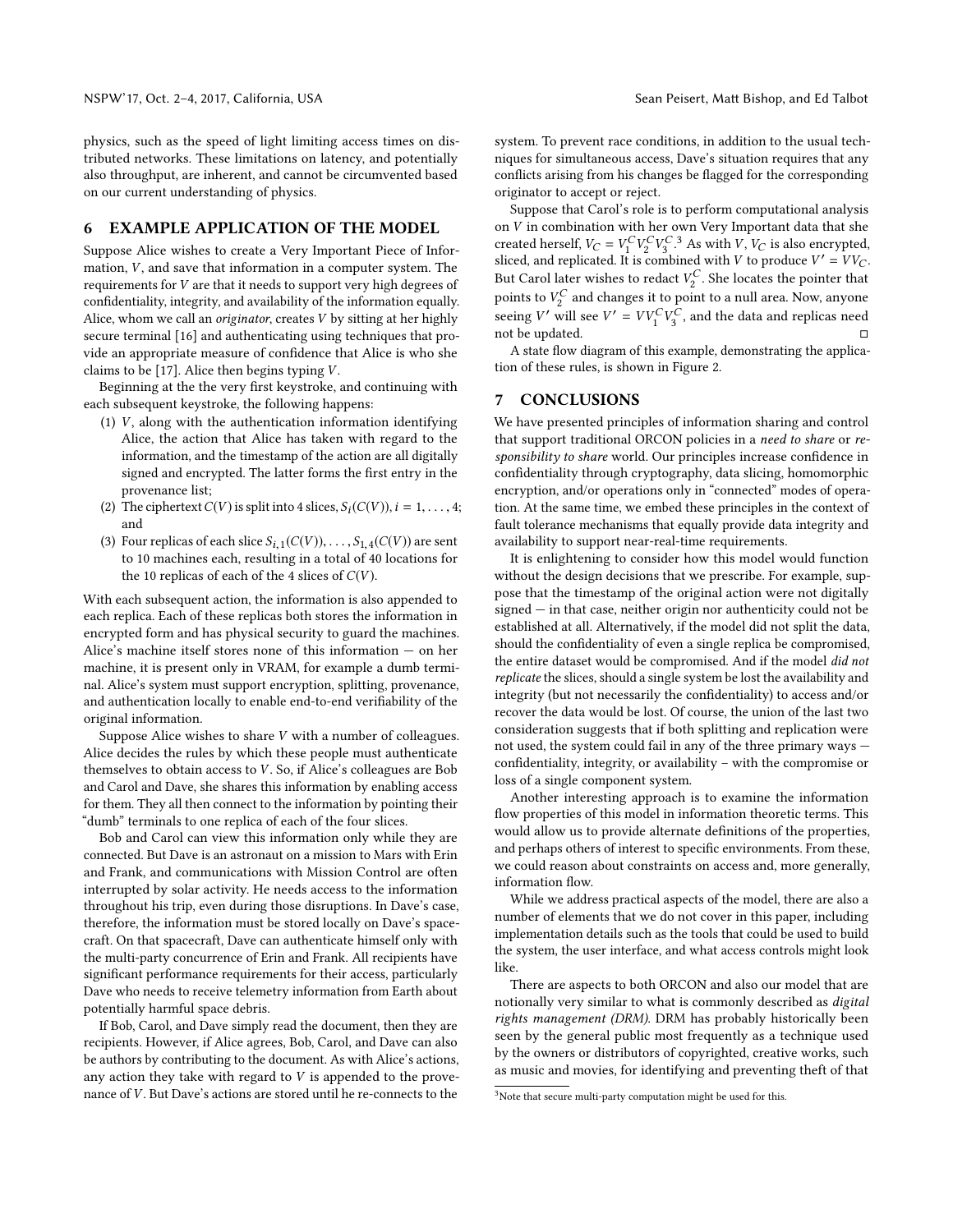Model of Owner Controlled, Full-Provenance, Non-Persistent, High-Availability Info. Sharing NSPW'17, Oct. 2–4, 2017, California, USA

<span id="page-8-0"></span>

Figure 2: State flow diagram of the example.

work. DRM also has significant use in tracking document theft, and indeed, numerous commercial products exist that have this functionality.

There are also aspects of our model that bear similarity to hypertext, distributed version control systems, or distributed filesystems that enable "disconnected access." In addition, we note, given the attention that blockchains have received even in the popular press theses days, one might envision certain aspects of our model, namely the integrity ledger, could be implemented by "permissioned" or "private" blockchains (essentially, a distributed, Byzantine fault tolerant [\[9\]](#page-9-6), Merkle tree [\[11\]](#page-9-22) of cryptographic hashes with access controls) – that is, blockchains that can be written to by via access control permissions, rather than requiring "proof of work" like the blockchain used in the popular bitcoin "cryptocurrency" [\[12\]](#page-9-23). All of these tools may form pieces of a possible implementation, although we do not examine details of what an implementation using these tools might look like. Given that we do not address implementation details, we also do not address the relationship between this model and side channels or covert channels – a potential avenue for future work.

Also beyond the scope of this paper is a discussion of ethics, for the same reasons as mentioned earlier. It is true that the focus of

our model is one that seeks to enable a kind of "extreme traceability," which is antithetical to individual privacy. This again, is by design due to the intended application of our model to extremely securitysensitive systems. A system that provided extreme privacy and extreme traceability is an interesting notion to consider that cuts to potential current and future definitions of "identity" and how identity will be established – another potential avenue for future work. On the other hand, we do discuss practical aspects of our own model, beyond that of accidental access or misplaced trust, as it is very much a design goal of our model to see this approach be put into practice, with the full range of practical tradeoffs carefully considered.

### ACKNOWLEDGEMENTS

This work was supported in part by the Director, Office of Science, Office of Advanced Scientific Computing Research, of the U.S. Department of Energy under Contract No. DE-AC02-05CH11231. It is also supported in part by the National Science Foundation under Grant Numbers CCF-1018871, ACI-1246061, and DGE-1303211.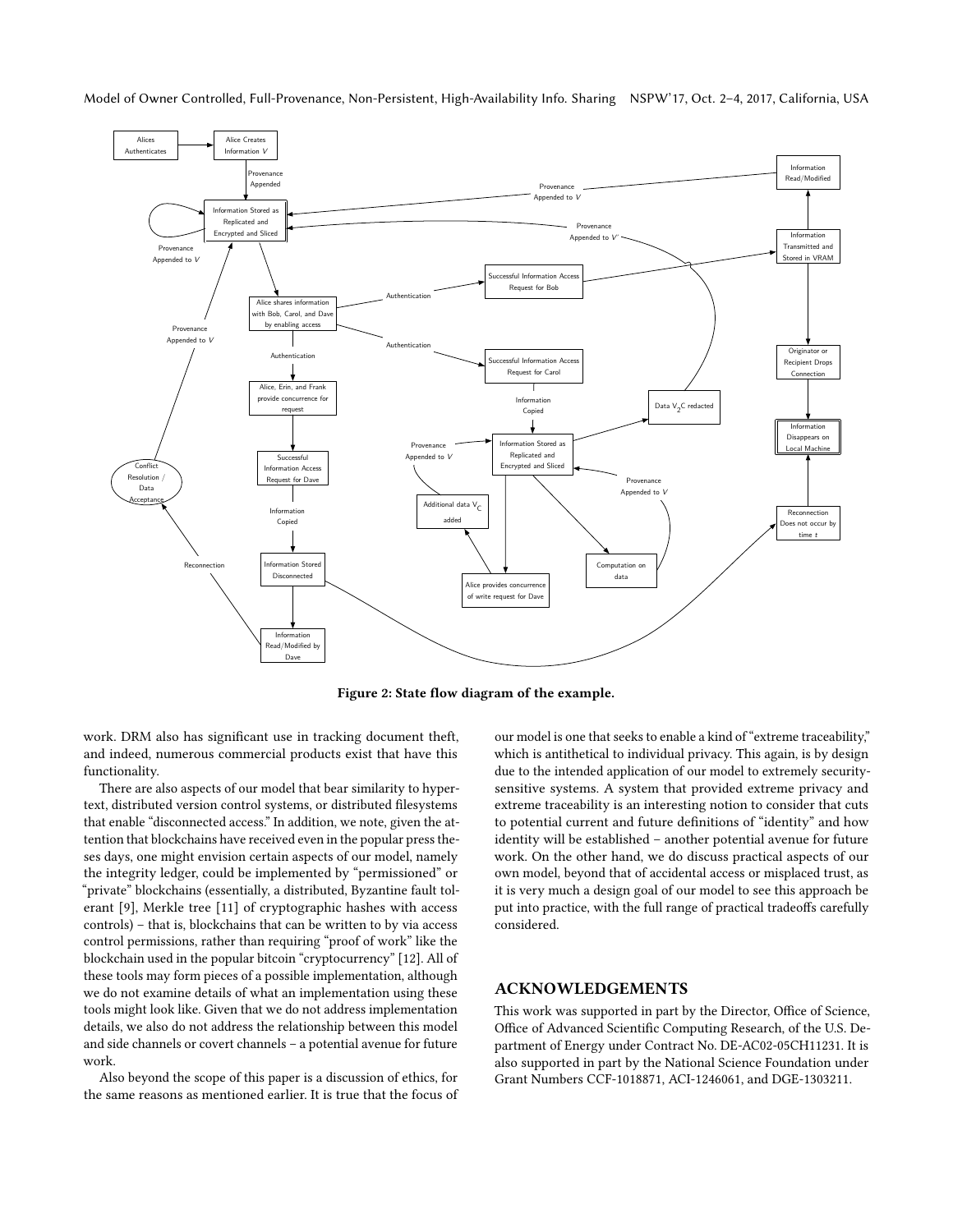Any opinions, findings, conclusions, or recommendations expressed in this material are those of the authors and do not necessarily reflect those of any of the employers or sponsors of this work.

#### REFERENCES

- <span id="page-9-20"></span>[1] Nathaniel Bailey. 1721. An Universal Etymological English Dictionary. London : Printed for T. Osborne [and 27 others].
- <span id="page-9-9"></span>[2] David Elliott Bell and Leonard J. LaPadula. 1975. Secure Computer System: Unified Exposition and Multics Interpretation. Technical Report EST-TR-75-306. Electronic Systems Division, Air Force Systems Command, Hanscom AFB, Bedford, MA.
- <span id="page-9-10"></span>[3] Ken Biba. April 1977. Integrity Considerations for Secure Computer Systems. Technical Report MTR-3153. MITRE Corporation, Bedford, MA.
- <span id="page-9-1"></span>[4] Matt Bishop. 2003. Computer Security: Art and Science. Addison-Wesley Professional, Boston, MA.
- <span id="page-9-17"></span>[5] Roxana Geambasu, Tadayoshi Kohno, Amit Levy, and Henry M Levy. 2009. Vanish: Increasing Data Privacy with Self-Destructing Data. In Proc. of the 18th USENIX Security Symposium.
- <span id="page-9-15"></span>[6] Craig Gentry. 2009. A Fully Homomorphic Encryption Scheme. Ph.D. Dissertation. Stanford University.
- <span id="page-9-2"></span>[7] James Gosler. 2005. The Digital Dimension. In Transforming U.S. Intelligence, Jennifer E. Sims and Burton L. Gerber (Eds.). Georgetown University Press, 96– 114.
- <span id="page-9-0"></span>[8] Richard Graubart. 1989. On the Need for a Third Form of Access Control. In Proceedings of the 12th National Computer Security Conference. 296–304.
- <span id="page-9-6"></span>[9] Leslie Lamport, Robert Shostak, and Marshall Pease. 1982. The Byzantine Generals Problem. ACM Transactions on Programming Languages and Systems (TOPLAS) 4, 3 (July 1982), 382–401.
- <span id="page-9-11"></span>[10] Steven B. Lipner. 1982. Non-Discretionary Controls for Commercial Applications. In Proceedings of the 1982 IEEE Symposium on Security and Privacy. Oakland, CA,  $2 - 10$
- <span id="page-9-22"></span>[11] Ralph C. Merkle. 1980. Protocols for Public Key Cryptosystems. In IEEE Symposium on Security and Privacy. IEEE, 122–122.
- <span id="page-9-23"></span>12] Satoshi Nakamoto. 2009. Bitcoin: A Peer-to-Peer Electronic Cash System. [http:](http://www.bitcoin.org/bitcoin.pdf) [//www.bitcoin.org/bitcoin.pdf.](http://www.bitcoin.org/bitcoin.pdf) (May 24, 2009).
- <span id="page-9-3"></span>[13] Office of the Director of National Intelligence. 2008. United States Intelligence Community Information Sharing Strategy. [http://www.dni.gov/reports/](http://www.dni.gov/reports/IC_Information_Sharing_Strategy.pdf) [IC\\_Information\\_Sharing\\_Strategy.pdf.](http://www.dni.gov/reports/IC_Information_Sharing_Strategy.pdf) (Feb. 22 2008).
- <span id="page-9-13"></span>[14] Jaehong Park and Ravi Sandhu. 2002. Originator Control in Usage Control. In Proceedings of the Third International Workshop on Policies for Distributed Systems and Networks. IEEE, 60–66.
- <span id="page-9-14"></span>[15] Jaehong Park and Ravi Sandhu. 2002. Towards Usage Control Models: Beyond Traditional Access Control. In Proceedings of the Seventh ACM Symposium on Access Control Models and Technologies (SACMAT). 57–64. [https://doi.org/10.1145/](https://doi.org/10.1145/507711.507722) [507711.507722](https://doi.org/10.1145/507711.507722)
- <span id="page-9-5"></span>[16] Sean Peisert, Ed Talbot, and Matt Bishop. 2012. Turtles All The Way Down: A Clean-Slate, Ground-Up, First-Principles Approach to Secure Systems. In Proceedings of the 2012 New Security Paradigms Workshop (NSPW). Bertinoro, Italy, 15–26.
- <span id="page-9-8"></span>[17] Sean Peisert, Ed Talbot, and Tom Kroeger. 2013. Principles of Authentication. In Proceedings of the 2013 New Security Paradigms Workshop (NSPW). Banff, Canada,  $47 - 56$ .
- <span id="page-9-16"></span>[18] Raluca Ada Popa, Catherine Redfield, Nickolai Zeldovich, and Hari Balakrishnan. 2012. CryptDB: Processing Queries on an Encrypted Database. Commun. ACM 55, 9 (2012), 103–111.
- <span id="page-9-18"></span>[19] Raluca Ada Popa, Emily Stark, Jonas Helfer, Steven Valdez, Nickolai Zeldovich, M Frans Kaashoek, and Hari Balakrishnan. 2014. Building Web Applications on Top of Encrypted Data Using Mylar. In Proceedings of the 11th Symposium on Networked Systems Design and Implementation (NSDI). 157–172.
- <span id="page-9-7"></span>[20] Adi Shamir. 1979. How to Share a Secret. Communications of the ACM (CACM) 22, 11 (1979), 612–613.
- <span id="page-9-4"></span>[21] The White House. 2012. National Strategy for Information Sharing and Safeguarding. [http://www.whitehouse.gov/sites/default/files/docs/2012sharingstrategy\\_1.](http://www.whitehouse.gov/sites/default/files/docs/2012sharingstrategy_1.pdf) [pdf.](http://www.whitehouse.gov/sites/default/files/docs/2012sharingstrategy_1.pdf) (Dec. 2012).
- <span id="page-9-12"></span>[22] Tom Walcott and Matt Bishop. 2004. Traducement: A Model for Record Security. ACM Transactions on Information and System Security (TISSEC) 7, 4 (Nov 2004), 576–590.
- <span id="page-9-21"></span>[23] Alex Wellerstein. 2013. The Problem of Redaction. [http://nuclearsecrecy.com/](http://nuclearsecrecy.com/blog/2013/04/12/the-problem-of-redaction/) [blog/2013/04/12/the-problem-of-redaction/.](http://nuclearsecrecy.com/blog/2013/04/12/the-problem-of-redaction/) (April 12, 2013).
- <span id="page-9-19"></span>[24] Andrew Chi-Chih Yao. 1986. How to Generate and Exchange Secrets. In Proceedings of the 27th Annual Symposium on Foundations of Computer Science. IEEE, 162–167.

#### APPENDIX

Theorem 1. If a system initially satisfies all four preconditions, then the system satisfies all four preconditions after any sequence of applications of the five rules.

PROOF. Induction Basis: Let  $s_0$  be the initial state of the system. By the theorem statement, the system satisfies all the preconditions.

Induction Hypothesis: In states  $s_0, \ldots, s_i$ , the system satisfies all  $\mathbf{u}$  preconditions four preconditions.

Induction Step: Assume a system meets preconditions 1, 2, 3, and  $4$  in the state  $s_i$ . We consider each rule separately.

If the creation rule is applied, new data is created. The provenance list contains user  $u$  (satisfying precondition 2). The provenance list contains no viewers as no-one has viewed the data (satisfying precondition 3). The data, including the provenance list, is replicated  $3f + 1$  times (satisfying precondition 1). The data is protected using encryption, physical security means, or data slicing (satisfying precondition 4). Thus, the new state  $s_{i+1}$  satisfies all four propositions, as claimed.

If the alteration rule is applied, the data is altered. The identifier of the user is added to a record in the provenance list (satisfying precondition 2), the viewer list is unaltered (satisfying precondition 3), and the modified data is replicated  $3f + 1$  times (satisfying precondition 1) and is protected using encryption, physical security means, or data slicing (satisfying precondition 4). Thus, the new state  $s_{i+1}$  satisfies all four propositions, as claimed.

If the computation rule is applied, the data is not altered. Hence the provenance list contains all the authors of the data, and precondition 2 is satisfied. However, the data has been "viewed" by another person (the one invoking the computation) and so a record including the identification of the viewer is added to the provenance list, satisfying precondition 3. The replication of the data across  $3f + 1$  machines has not changed, so precondition 1 is still satisfied, and data is encrypted during computation and erased after computation, satisfying precondition 4. Thus, the new state  $s_{i+1}$ satisfies all four propositions, as claimed.

If the connected access rule is applied, data is viewed but not changed. As before, the provenance list contains all the authors of the data, and precondition 2 is satisfied. However, the data has been "viewed" by another person (the one invoking the computation) and so a record including the identification of the viewer is added to the provenance list, satisfying precondition 3. The replication of the data across  $3f + 1$  machines has not changed, so precondition 1 is still satisfied, and data not stored locally, trivially satisfying precondition 4. Thus, the new state  $s_{i+1}$  satisfies all four propositions, as claimed.

If the disconnected access rule is applied, data is accessed but not changed. The data has been "viewed" by another person (the one invoking the computation) and so a record including the identification of the viewer is added to the provenance list, satisfying precondition 3. The replication of the data across  $3f + 1$  machines has not changed, so precondition 1 is still satisfied, Data is stored locally, and is encrypted and "time bombed," thus satisfying precondition 4. Initially, the data is not altered, so the provenance list contains the same set of authors as it did before the application of the rule. If reconnection occurs, the provenance list is updated